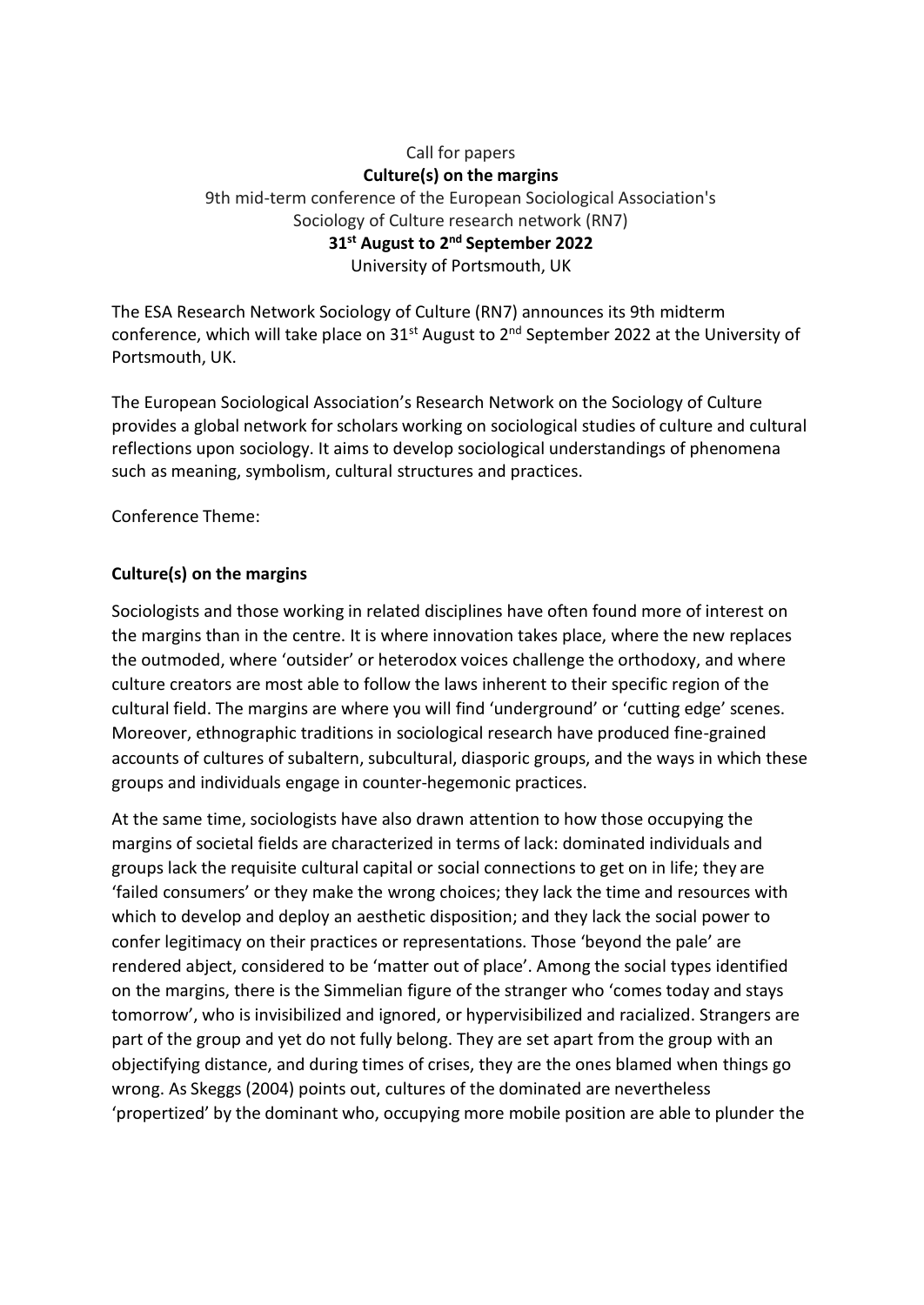edgy associations and most exciting bits while leaving behind that which is deemed to be 'the constitutive limit' and that which has no cultural value.

This conference asks which perspectives, methodologies and methods might help sociologists better understand and make sense of culture(s) on the margins. How might academics address and challenge power imbalances within the field of culture and other societal fields but also within cultural sociological practice? How can academics (the dominated dominant) research the margins without silencing the voices that they seek to hear, and avoiding the position of the researcher or activist who (in the words of bell hooks) silently assumes that there is 'no need to hear your voice when I can talk about you better than you can speak about yourself'?

The conference explores these and related questions at local, national, transnational, regional and global levels.

We welcome contributions in the following areas:

Culture and inequality Hierarchies, divisions and contestations Margins and marginality Field analysis Value and values Communities, spaces, places Migration, diasporas and culture **Subcultures** Urbanity and rurality Appropriation and appreciation Orthodoxy and heterodoxy Exclusion and exclusivity Authenticity Taste and tasting Bodies, subjectivities, identities History, change and continuities Collective and public memories The immemorial and what we cannot/shall not remember Deviance, protest and resistance Cultural production Cultural consumption Culture, classes and lifestyle Cultural and human geographies Cosmopolitanism(s) Digital cultures Media and mediatization Mediation and intermediaries Social media and their margins Popular and unpopular culture Mapping locations and cultural phenomena